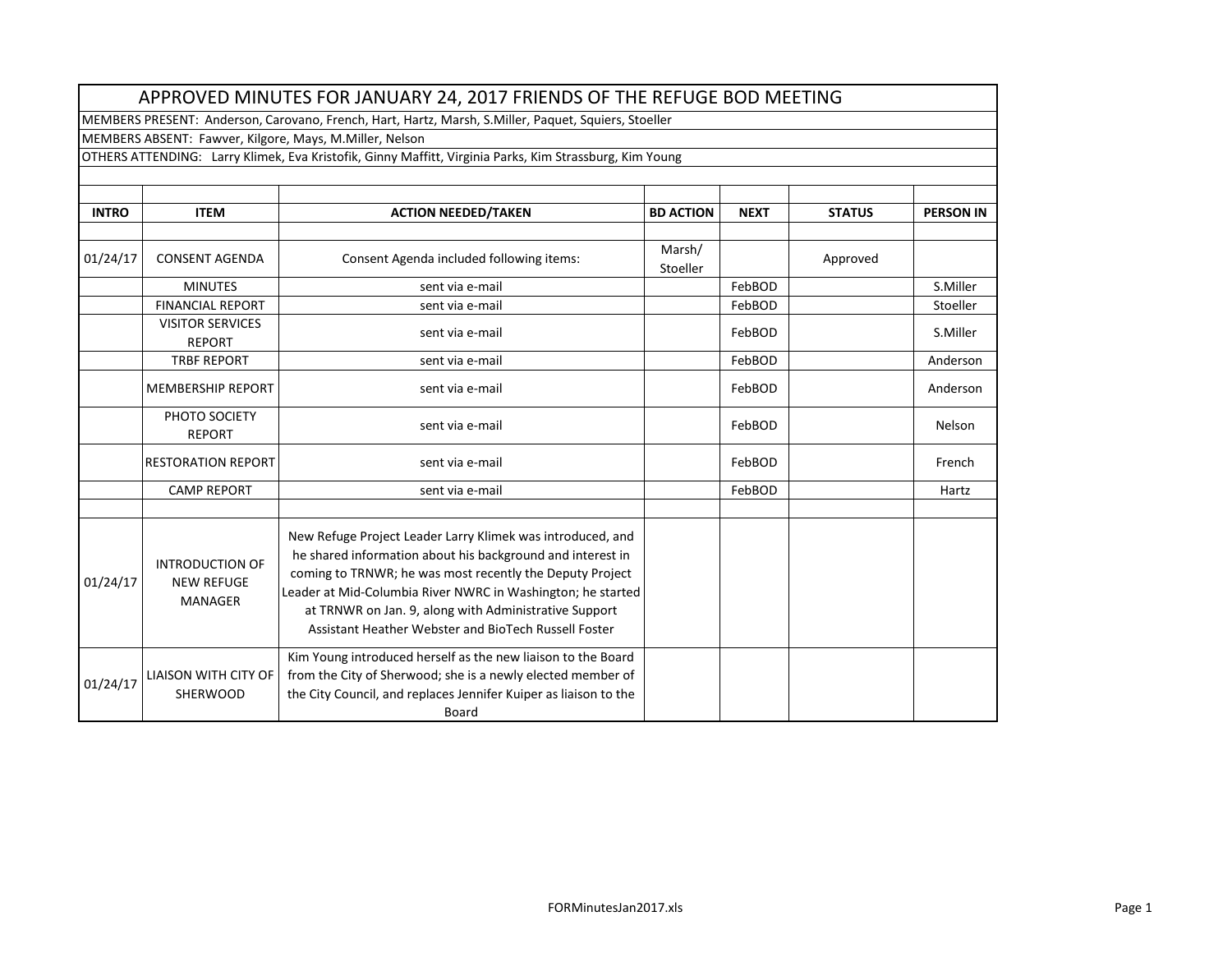| 01/24/17 | <b>TONQUIN QUARRY</b><br><b>UPDATE</b>                      | Marsh reported that a permit request was filed just before the<br>holidays with the Corps of Engineers; the application contains<br>some changes from previous applications in that it claims less<br>impact on wetlands; he is reviewing the request and talking<br>with the Friends of Rock Creek and other interested parties; if<br>comments on the application are due before the next Board<br>meeting, Marsh will draft a response and send it out for<br>electronic review and approval | FebBOD | Marsh |
|----------|-------------------------------------------------------------|-------------------------------------------------------------------------------------------------------------------------------------------------------------------------------------------------------------------------------------------------------------------------------------------------------------------------------------------------------------------------------------------------------------------------------------------------------------------------------------------------|--------|-------|
| 01/24/17 | <b>TRANSPORTATION</b><br><b>FUNDS FROM URBAN</b><br>PROGRAM | Hartz announced that the Urban Program has made \$15,000<br>available to both Tualatin River and Ridgefield refuges for<br>transportation projects focused on outreach to underserved<br>populations; a meeting to discuss logistics for allocation and<br>distribution of funds is scheduled this week at Ridgefield                                                                                                                                                                           | FebBOD | Hartz |
| 01/24/17 | <b>FRIENDS COMMITTEE</b><br><b>CHARTERS</b>                 | Hartz reminded committee chairs that Committee Charters<br>need to be completed and submitted to Anderson if that has<br>not already been done                                                                                                                                                                                                                                                                                                                                                  | FebBOD | Hartz |
| 01/24/17 | <b>GOVERNANCE</b><br><b>COMMITTEE</b>                       | Marsh provided an update on Governance Committee planning<br>and assignments; the goal is to complete a new Strategic Plan<br>before the end of the Fiscal Year; the Committee has discussed<br>ways to coordinate the Strategic Plan more closely with the<br>FWS Annual Work Plan to avoid duplication and to better<br>define the areas of partnership between the Friends and the<br><b>FWS</b>                                                                                             | FebBOD | Marsh |
| 01/24/17 | <b>ALTERNATIVE</b><br><b>OUTDOOR SCHOOL</b>                 | Hartz announced that the EE program is hoping to provide<br>Alternative Outdoor School for local 5th graders who are not<br>attending regular Outdoor School; they are currently working<br>with both Laurel Ridge and Sherwood middle schools to plan<br>alternative activities with the Oregon Zoo and other partners                                                                                                                                                                         | FebBOD | Hartz |
| 01/24/17 | <b>SUMMER CAMP</b>                                          | Per Hartz, the Camp Committee is planning for a one-week, all-<br>day camp this year; the committee feels the difficulty in filling<br>all the slots in past years is because the camps were only a half<br>day; they are continuing to look for resources to replace the<br>funding from Juan Young Trust, which is not available this year                                                                                                                                                    | FebBOD | Hartz |